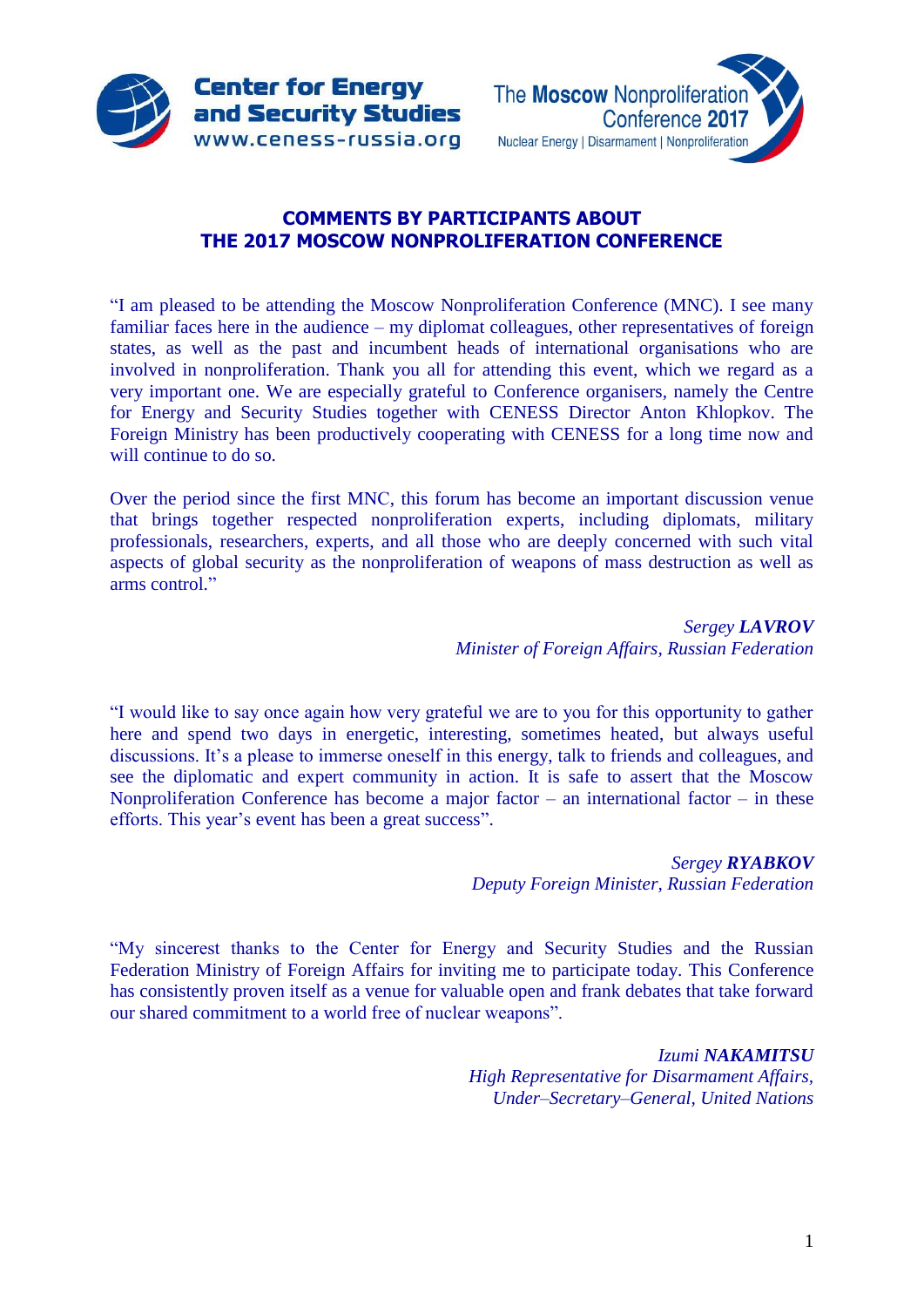



"I would like to begin by thanking the Center for Energy and Security Studies and its head Mr. Anton Khlopkov for organizing this important Conference. I would also like to thank the Government of the Russian Federation for its support in conveying this event".

*Vladimir VORONKOV*

*Under-Secretary-General, United Nations Office for Counter-Terrorism*

"Let me congratulate you on the success of the Moscow Nonproliferation Conference 2017 and reiterate my gratitude for your invitation and warm welcome. As before, it has been a pleasure and an honour for the Comprehensive Nuclear-Test-Ban Treaty Organization (CTBTO) to be partnering the event.

This year's Conference has proven once again that the Center for Energy and Security Studies (CENESS) offers a unique platform for dialogue and constructive exchanges on nuclear nonproliferation and disarmament issues, which is today more critical than ever. Your dedicated efforts also serve as strong evidence of CENESS' commitment to the shared goal of a world free from the dangers of nuclear weapons.

CENESS has been consistent in its support for the Comprehensive Nuclear-Test-Ban Treaty. I am grateful to you as its Director for being a close friend and a major advocate of the Treaty and I look forward to continuing our extensive partnership and to discovering additional avenues for cooperation".

> *Lassina ZERBO Executive Secretary, Preparatory Commission, Comprehensive Nuclear-Test-Ban Treaty Organization (CTBTO)*

"Let me thank Center for Energy and Security Studies and our friend Anton Khlopkov for organizing this meeting. I am especially thankful to him for organizing this panel on the JCPOA and for the composition of this panel".

> *Abbas ARAGHCHI Deputy Foreign Minister for Legal and International Affairs, Islamic Republic of Iran*

"It is my pleasure to be here. It is very timely Conference, because we are facing unprecedented threats, unfortunately, also in non-proliferation domain".

> *Helga SCHMID Secretary General, European External Action Service (EEAS), European Union*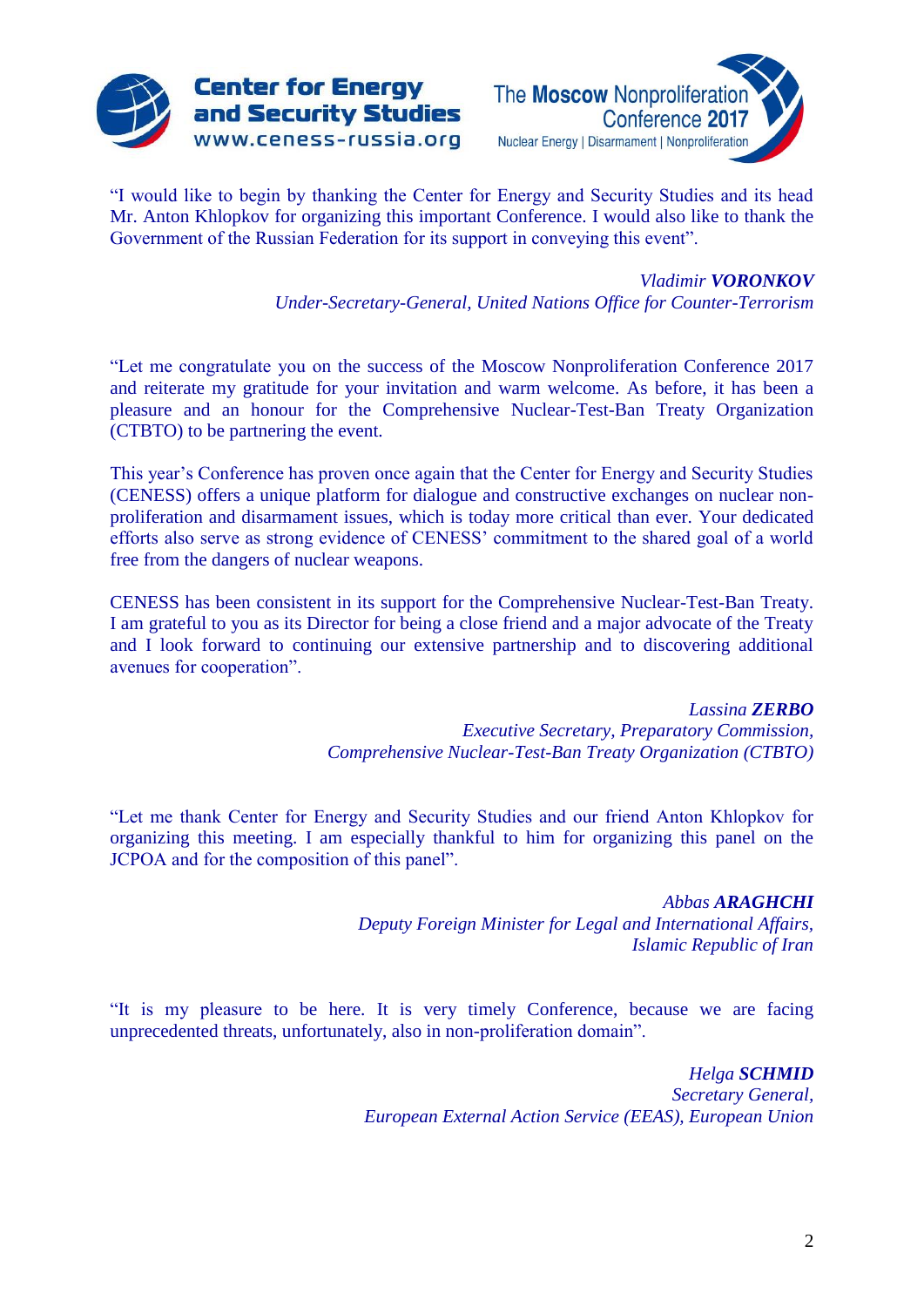



"[…] Wanted to express my gratitude for the invitation and the participating in the 2017 Moscow Nonproliferation Conference. It was a great experience for me. Not only to learn new perspectives and point of views regarding familiar issues such as Iran, JCPOA, Israel and NPT, also to be exposed to new issues such as the Korean Peninsula crisis, and to learn from the best experts and most relevant people regarding these issues. I hope that the good cooperation and dialogue will continue".

*Yifat AMIDY*

*Counselor for Middle East and Strategic Affairs, Embassy of Israel to the Russian Federation*

"Non-proliferation Conference was a success. Compared to previous such Conferences, it became not only bigger in quantitative terms, but also richer in terms of agenda and quality of speakers and level of attendees".

#### *Sergey BATSANOV*

*Director, Geneva Office, Pugwash Conferences on Science and World Affairs; Fmr. Soviet Union and Russian Federation Ambassador to the Conference on Disarmament in Geneva (1989–1993), Russian Federation*

"Many thanks for the opportunity to attend a fantastic Conference […]. I enjoyed it immensely and well done for pulling together such a diverse range of speakers and attendees".

#### *Wyn BOWEN*

*Professor of Nonproliferation and International Security; Co–Director, Centre for Science and Security Studies (CSSS), Department of War Studies, King's College London, United Kingdom*

"I want to thank you for all the personalized support. […] You did a magnificent job on the Conference. I hope you will now have a little time to rest […]. I look forward to our next meeting".

#### *Linton BROOKS*

*Senior Adviser, Center for Strategic and International Studies (CSIS), Fmr. Under Secretary of Energy for Nuclear Security and Administrator of National Nuclear Security Administration (NNSA, 2003–2007), United States*

"Thanks, […] all aspects of the logistics – and I know this is a simple term that doesn't do justice to the complexities involved – were superb.  $[\dots]$  You must be exhausted after the months of effort to make the Conference a success, and a success it surely was".

> *Robert CARLIN Visiting Scholar, Center for International Security and Cooperation (CISAC), Stanford University, United States*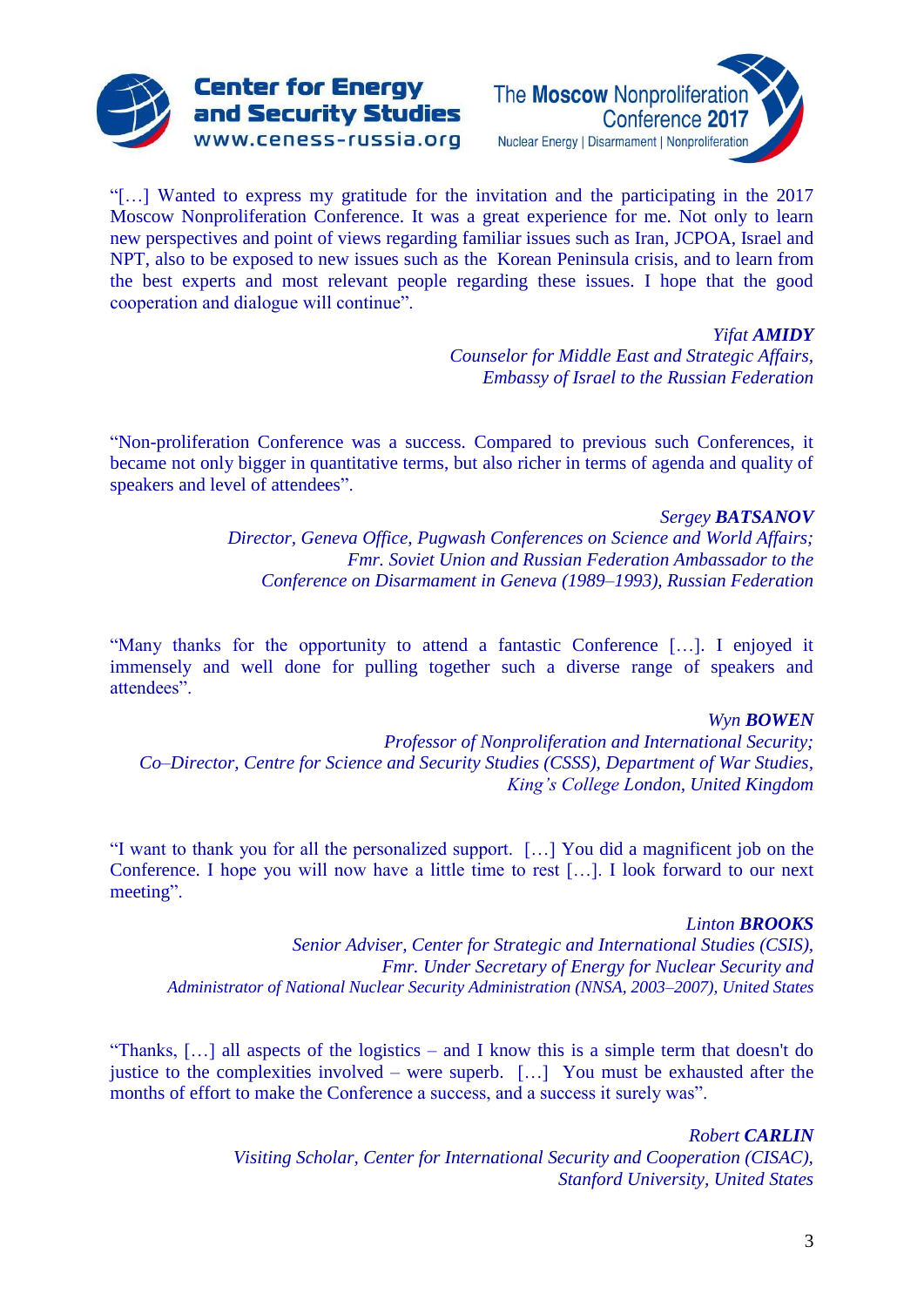



"Thank you very much for all your work in support of the Conference. All the arrangements have worked perfectly!"

*John CARLSON Nonresident Fellow, Lowy Institute; Fmr. Director-General, Australian Safeguards and Non-proliferation Office (ASNO, 1989–2010), Australia*

"Congratulations on an outstandingly successful Conference on Nonproliferation. I am also obliged for your king hospitality. […] I am extremely thankful for your kind support and assistance in visa arrangements, registration and application procedures".

> *Zafar Iqbal Muhammad CHEEMA President and Executive Director, Strategic Vision Institute (SVI), Pakistan*

"I would like to express my thanks to Mr. Anton Khlopkov, the Director of CENESS for the excellent arrangement of the […] Moscow Nonproliferation Conference and inviting me to this Conference".

> *CHOE Son Hui President, Institute for American Studies (IFAS), Ministry of Foreign Affairs, DPRK*

"I would very much like to thank you profusely for making our recent trip to the Russian Federation an affair to remember. Marvellous hospitality, excellent organisation, and personal attention. Couldn't ask for anything more".

*Asad DURRANI*

*Lt.–Gen. (ret.), Fmr. Director-General of the Inter-Services Intelligence (1990–1992); Fmr. Ambassador to Germany (1994–1997) and Saudi Arabia (2000–2002), Pakistan*

"Congratulations on a very well accomplished Conference. I indeed enjoined the combination of interesting panelists, well carved program, and the fact that you managed to ensure sufficient time for Q&A and discussions".

> *Snofrid Byrlokken EMTERUD Counsellor, Embassy of Norway to the Russian Federation*

"Let me congratulate you and your team sincerely for the outstanding Conference! My delegation was impressed and very satisfied".

> *Patric FRANZEN Minister and Deputy Head of Mission, Embassy of Switzerland to the Russian Federation*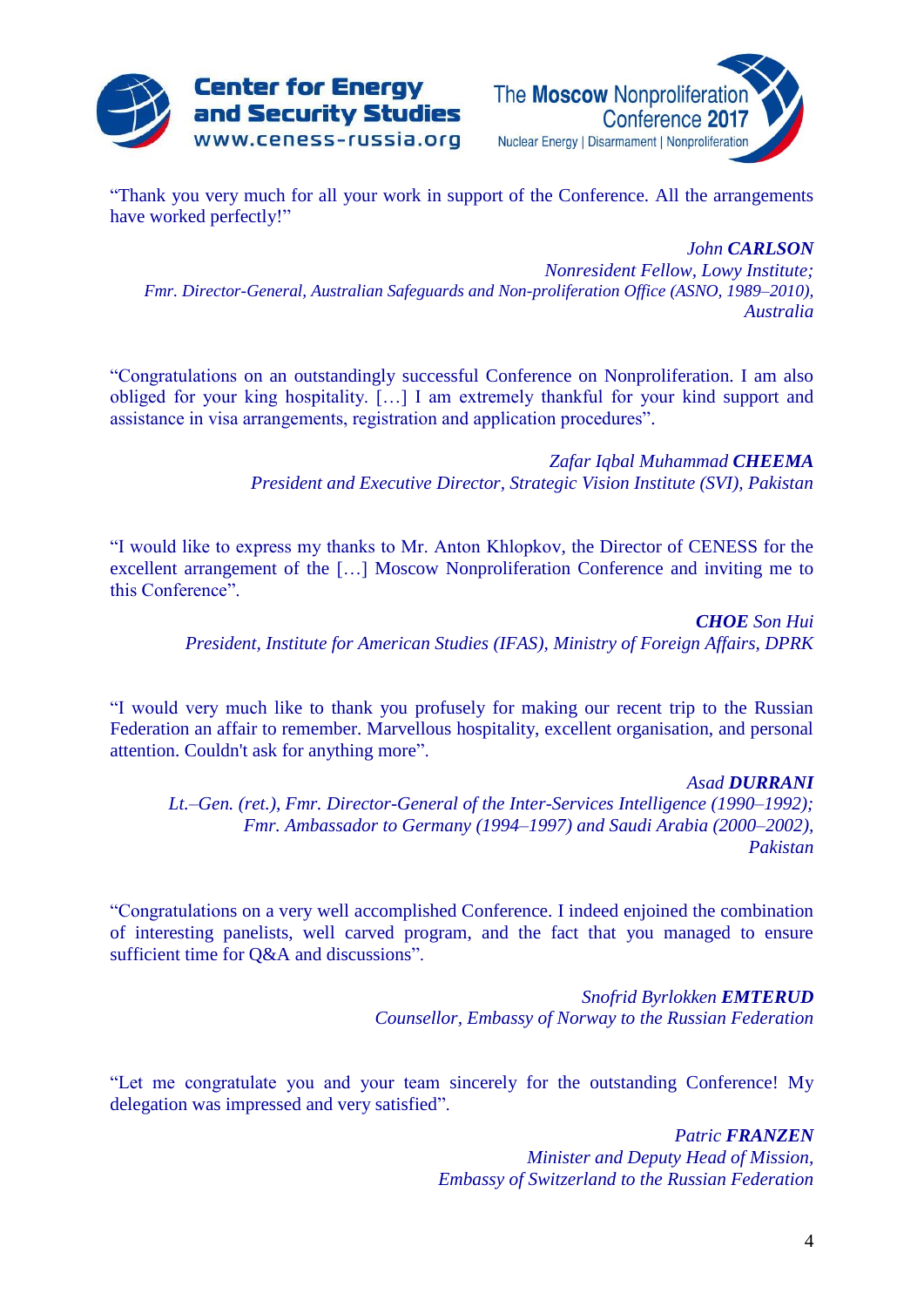

**Center for Energy** 

and Security Studies

www.ceness-russia.org

The **Moscow** Nonproliferatio Conference 2017 Nuclear Energy | Disarmament | Nonproliferation

"Thank you for inviting me to the most impressive MNC 2017 in Moscow. You managed to attract a rich seam of talent for your panels and discussions and ran the Conference with a rod of iron sheathed in gentle persuasion.

The organisation, from the paperwork, the visas and transportation to every moment in Moscow was of the highest quality and I thoroughly enjoyed my second-only visit to your magnificent capital. This being in October, rather than the previous time when it was May, the city sparkled in the clear autumn air and I think that invigorated debate. Your team of Volunteers were assiduous and very efficient and helped all aspects flow smoothly. Please thank them on my behalf.

I was particularly impressed to see you achieve three important panels which, given the state of current geopolitics, could not have been convened elsewhere: the two panels including the senior representatives from DPRK and the panel on the JCPOA, where you gathered together the truly inspirational negotiators of that landmark agreement […].

I made many new and useful contacts over these few days in Moscow and I look forward to taking many points forward, using these and your Conference as a catalyst. I hope we find ground upon which we can continue to work in the future".

> *John GOWER Rear Admiral (ret.), Director, Mimir Consulting Ltd; Fmr. Assistant Chief of Defence Staff (Nuclear, Chemical, Biological, 2011–2014), Ministry of Defence, United Kingdom*

"Thanks for a really fantastic Conference. It was really amazing how many key-people you could gather! I am really, really impressed. And a nice, smooth atmosphere".

## *Waclaw GUDOWSKI*

*Professor, Department of Reactor Physics, Royal Institute for Technology (KTH), Sweden*

"I would like to personally congratulate you on an exceptional Conference. Everything, from the smallest details to the most complex substantive discussions, was perfectly conducted and respectfully undertaken. You have set an incredibly high standard, and rightly so!"

## *Rita GUENTHER*

*Senior Program Officer, Committee on International Security and Arms Control, National Academy of Sciences, United States*

"[…] Congratulations for the fantastic Conference. The planning was superb and the execution impeccable. You were able to bring together key people from all over the world to engage in dealing with the world's most difficult nuclear challenges. Congratulations on a job well done".

## *Siegfried HECKER*

*Senior Fellow, Freeman Spogli Institute for International Studies, Stanford University; Fmr. Director of the Los Alamos National Laboratory (1986–1997), United States*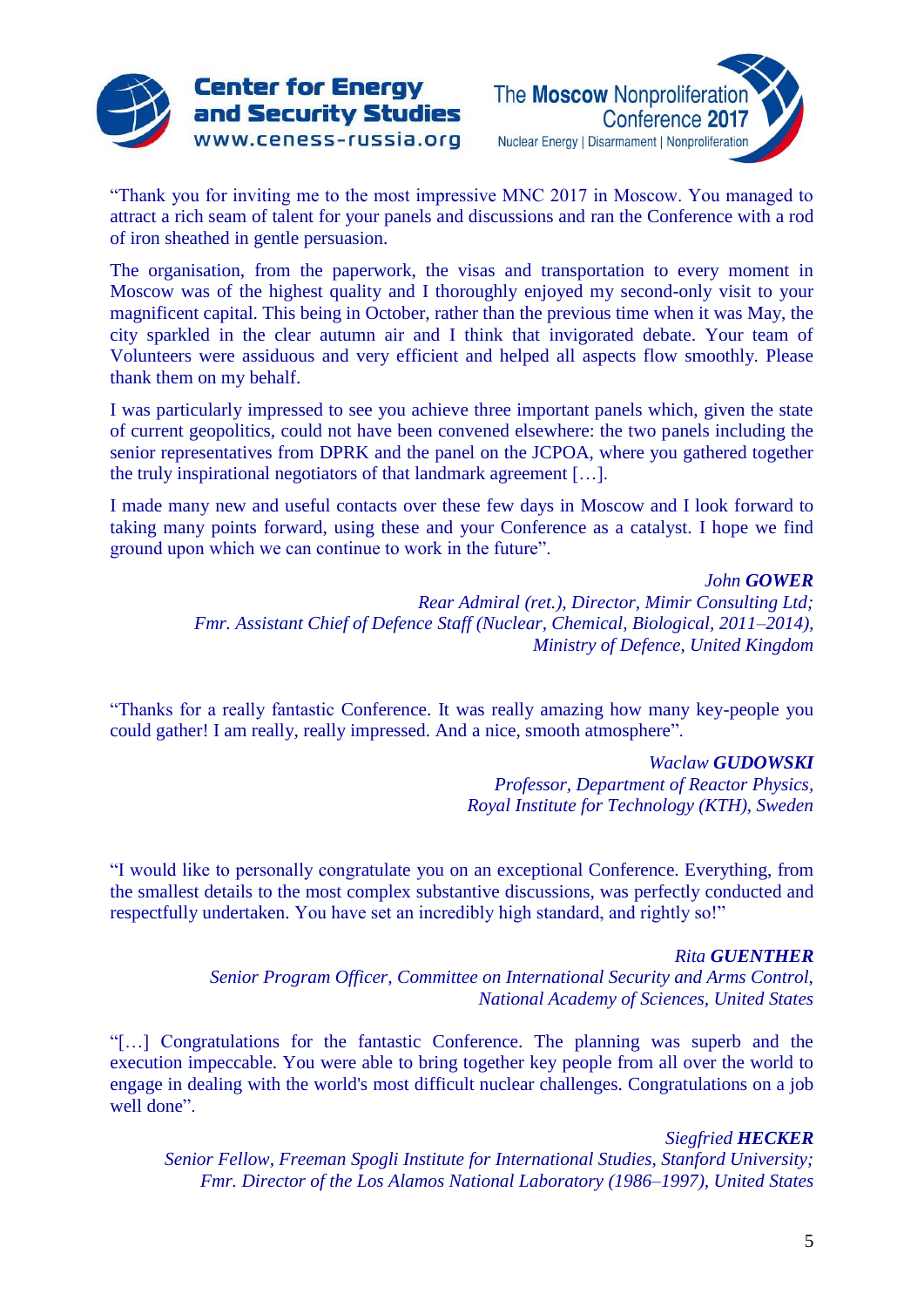



"I am the one who should express my gratitude for the invitation and the opportunity to attend this Conference. It was an amazing event, both in terms of substance and organization. I must say that this is one of the best Conferences I have ever attended throughout my entire career. You were able to bring to a table countries, which would not sit at the same table under other circumstances. Besides countries presented there, you had an amazing line up of experts. For two days we heard presentations and discussions which broadened our views and understanding of the complex issues we face today.

Also, I want to say that you are an amazing host and a chair. Keeping all discussions focused and on time is a gift and you have such gift.

Finally, the organization of the Conference was perfect. I believe that each guest was treated individually and all our questions have been addressed immediately.

Thank you very much! I hope that I will be able to participate in your events in the future".

## *Margarita KALININA–POHL*

*Senior Program Manager and Research Associate, James Martin Center for Nonproliferation Studies (CNS), Middlebury Institute for International Studies at Monterey (MIIS), United States*

"I wish to thank you and congratulate you on an excellent Conference, something I said to Russian media".

## *Mahmoud KAREM*

*Head, Centre for Egypt and Middle East Studies, British University in Egypt (BUE); Fmr. Ambassador Extraordinary and Plenipotentiary of Egypt to Japan (1999–2003) and the Kingdom of Belgium (2005–2010), Egypt*

"Thank you once again for the invitation to this Conference and for the opportunity to speak. That gratitude is especially well-deserved when one considers what a small team was behind the organization of such a major event. That is an example worth emulating."

*Vladimir KOZIN Leading Expert, Center for Military and Political Studies, Moscow State Institute for International Relations (MGIMO–University), Ministry of Foreign Affairs, Russian Federation*

"Switzerland is really honored to be one of the Partners of this Conference. Congratulations for the excellent program you have put together, and it is really impressive to see all the participants set up for these two days".

> *Benno LAGGNER Ambassador; Chair, Nuclear Suppliers Group; Chair of the Subsidiary Body 1 at the 2015 NPT Review Conference, Switzerland*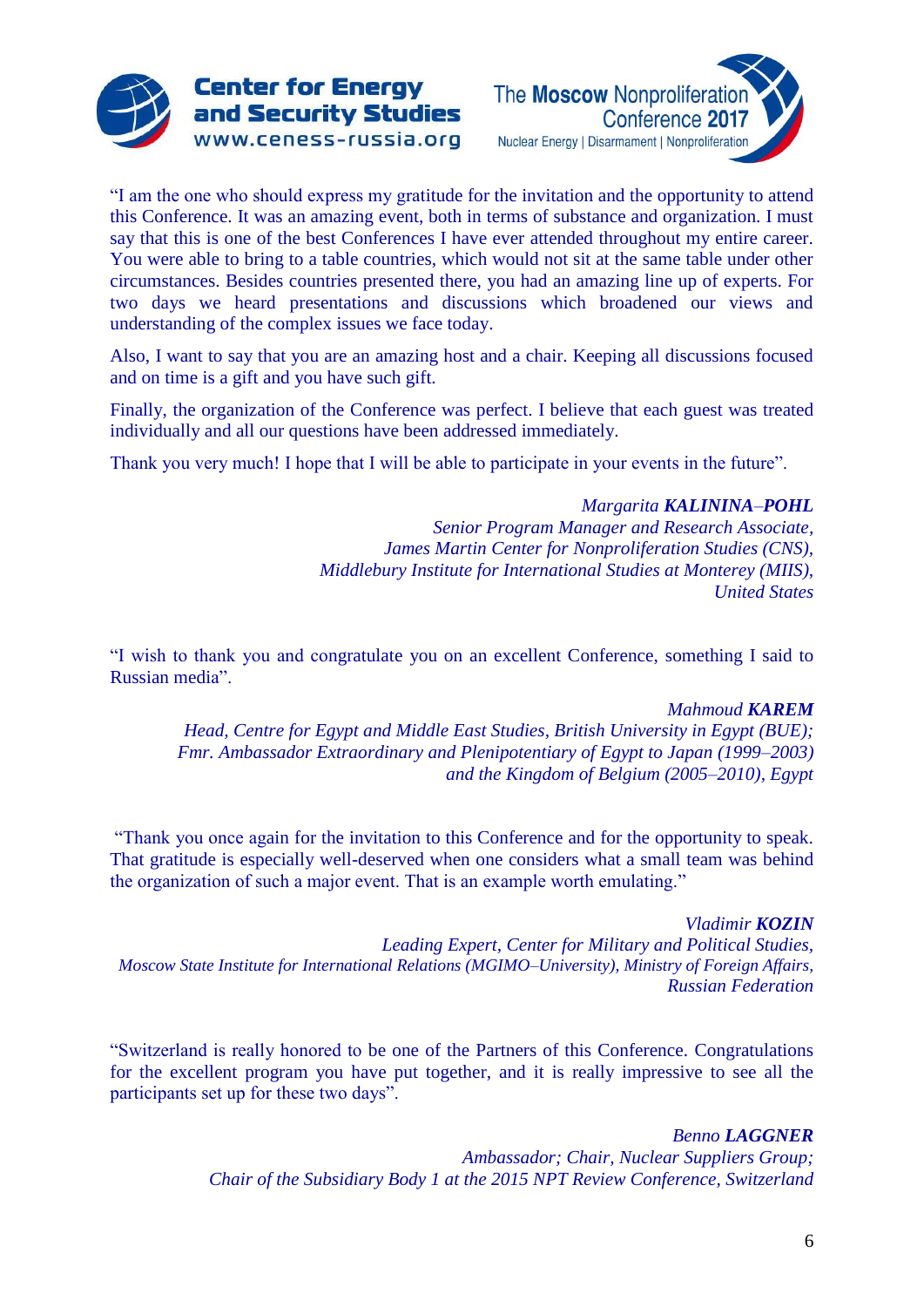



"[…] Many congratulations on making this year's MNC a huge success. Let me express my deep appreciation for your kind hospitality as well as your excellent stewardship during the entire event. I am very happy to have had the opportunity to partake in many fruitful discussions and I learned a lot from all the different sessions. Thanking you once again for the very well organized meeting, I look forward to meeting you again soon either in Seoul or in Moscow".

> *LEE Sang–hwa Director–General for North Korean Nuclear Affairs, Ministry of Foreign Affairs; Fmr. Assistant to the U.N. Secretary General (2007–2014), Republic of Korea*

"Thank you for this excellent Conference. The organization was superb. I hope we will continue our cooperation in the future."

*Daria LOBANOVA Programs Director, The Alexander Gorchakov Public Diplomacy Fund, Russian Federation*

"I would like to express my thanks and deep appreciation for your inviting me to participate in the 2017 Moscow Conference on Nonproliferation and your hospitality during my stay in Moscow".

> *NGUYEN Nhi Dien Senior Researcher, Vietnam Atomic Energy Institute (VINATOM); Fmr. Director of the Dalat Nuclear Research Institute (1998–2016), Vietnam*

"Let me once again thank you for the possibility to participate at your Conference. The lineup of speakers and participants was really impressive and I felt very honored to be among them".

*Klemen POLAK Head, JCPOA Procurement Channel Section; Counsellor, European Union Delegation to the International Organizations in Vienna*

"Conference was excellent. I hope you get some well-deserved rest."

*William POTTER*

*Director, James Martin Center for Nonproliferation Studies; Sam Nunn and Richard Lugar Professor of Nonproliferation Studies, Middlebury Institute of International Studies at Monterey, United States*

"Congratulations […] on a fantastic Conference".

*Leon RATZ Program Officer, Nuclear Threat Initiative, United States*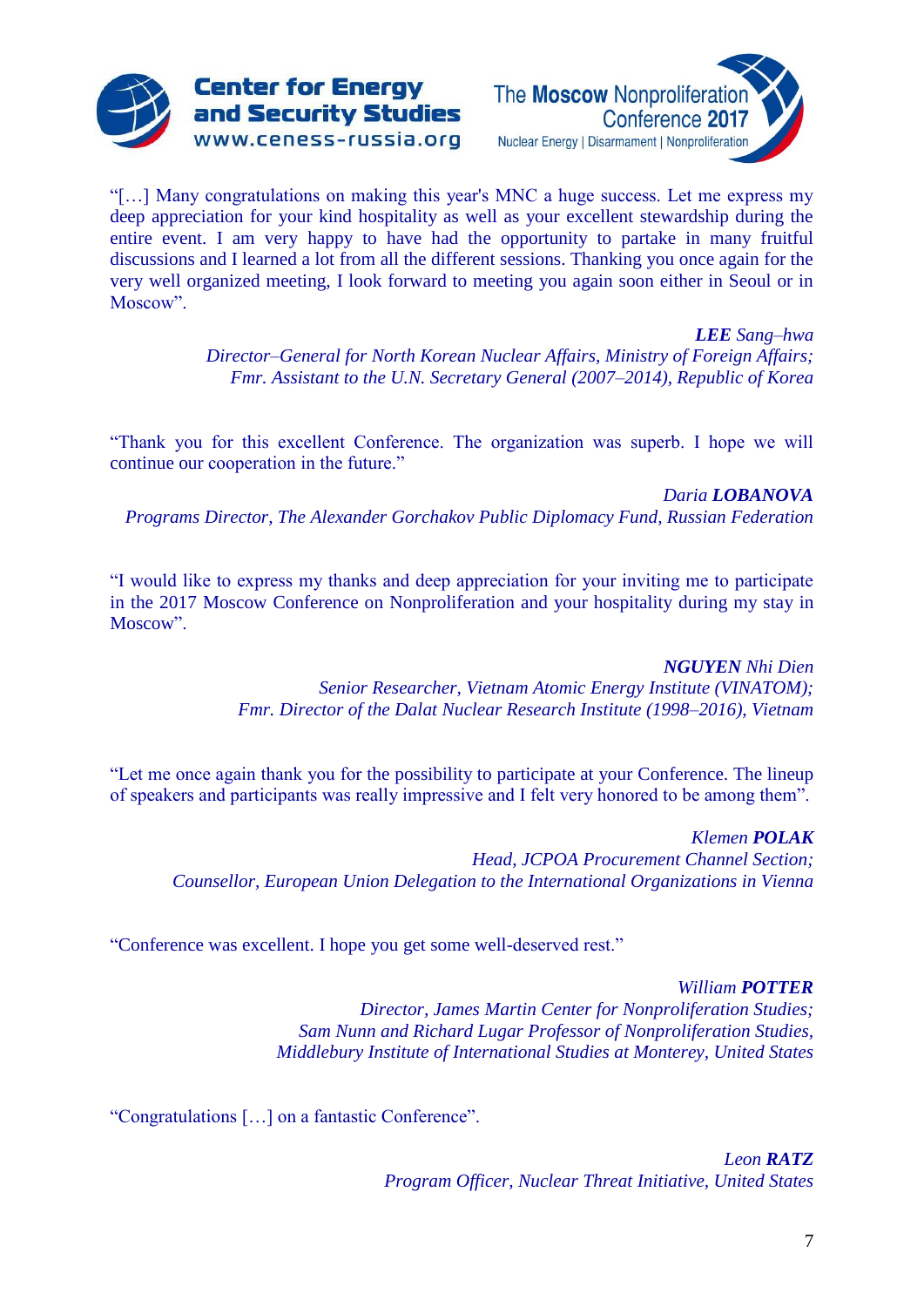



"Congratulations on organizing a most excellent Conference, as there was universal agreement among the participants that the Conference was exceptionally high level, informative, well organized and well managed (your chairmanship was exemplary in keeping to the time schedule)".

*Tariq RAUF Fmr. Head of Verification and Security Policy Coordination, Office of External Relations and Policy Coordination (2002–2011); Fmr. Alternate Head of IAEA NPT Delegation, International Atomic Energy Agency (2003–2011), Canada*

"The Conference was a big success – cheers to your great endeavour."

*RHEE Dong–Yeol Minister Counselor, Embassy of the Republic of Korea to the Russian Federation*

"It was a terrific Conference, and I want to thank you and your team. I learned a lot and connected with some friends and potential new partners. Thanks for including me".

> *Carl ROBICHAUD Program Officer, International Peace and Security, Carnegie Corporation of New York, United States*

"Congratulations once again on a superbly organized and very successful Conference, and thank you for inviting me to attend."

> *Vitaly SHCHUKIN Senior Safeguards Technology Expert, Office for Verification in Iran, Department of Safeguards, International Agency of Atomic Energy (IAEA)*

"Thank you very much for the invitation, for excellent organization, and for informative speeches."

*Yury SHIYAN Deputy Head (Nonproliferation, Arms Control), External Relations Department, Russian Academy of Sciences (RAS), Russian Federation*

"Congratulations on a perfectly organized Conference!"

*Victor SLIPCHENKO Fmr. Expert of the Committee Established Pursuant to U.N. Security Council Resolution 1540 (2004) (2005–2009), Russian Federation*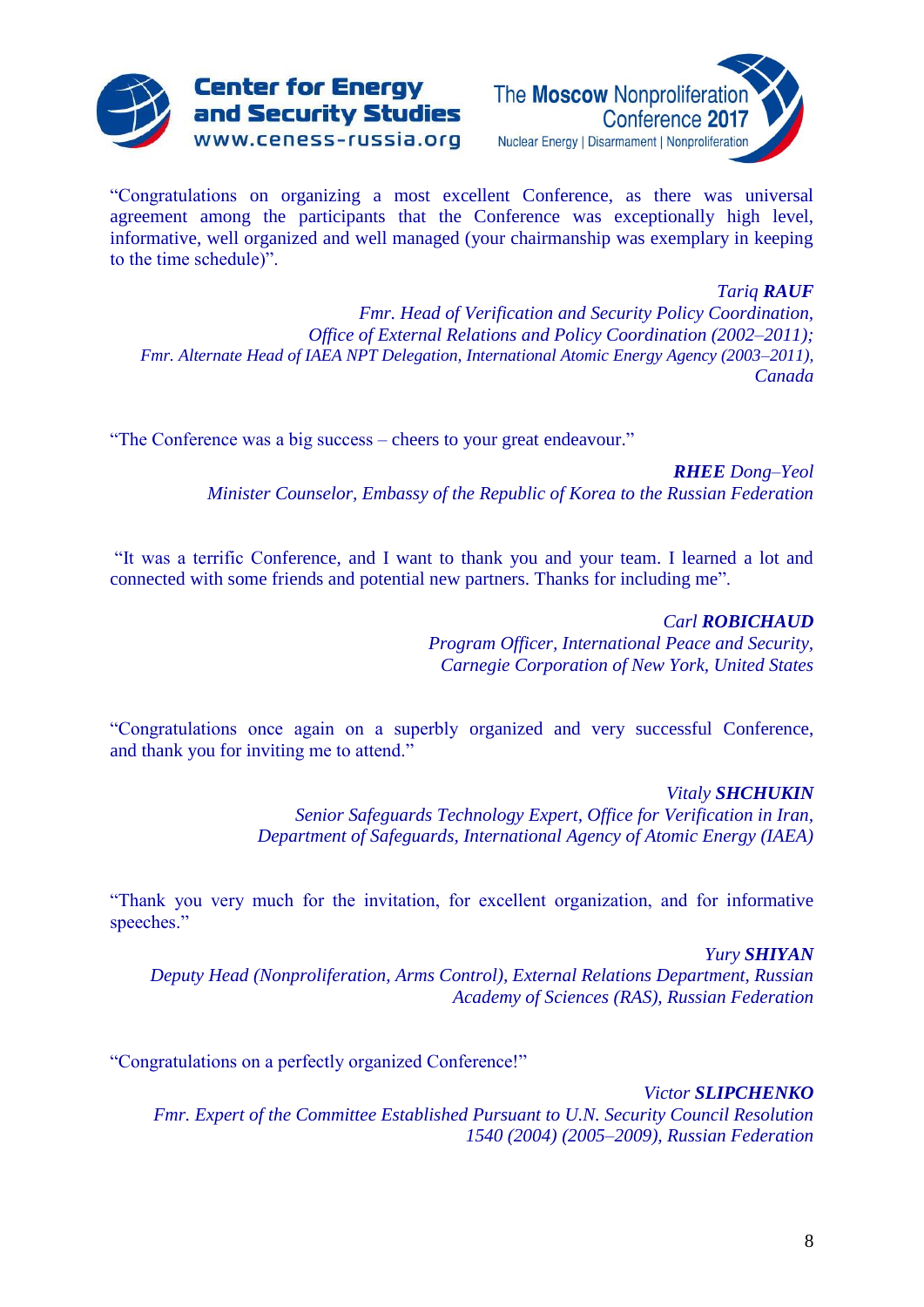



"An excellent Conference, in terms of both substance and organization."

*Nikolai SOKOV Senior Fellow, James Martin Center for Nonproliferation Studies (CNS), Middlebury Institute for International Studies at Monterey (MIIS), United States*

"[…] Congratulations on a very successful Conference!"

*Elena SOKOVA Deputy Director, James Martin Center for Nonproliferation Studies (CNS), Middlebury Institute for International Studies at Monterey (MIIS), United States*

"I would like to congratulate you for your successful Conference. I am also obliged to thanks you and your colleagues. In the Conference your management and discipline in diplomatic manner was admirable".

## *Ali Asghar SOLTANIEH*

*Senior Researcher, Institute of Political International Studies (IPIS), Ministry of Foreign Affairs; Fmr. Ambassador Extraordinary and Plenipotentiary and Permanent Representative to the United Nations and other International Organizations in Vienna (2006–2013), Iran*

"[…] The Conference […] was outstanding in terms of the subjects and the participants. […] You did a great job and I am thankful for the opportunity to be there".

*Shimon STEIN*

*Senior Research Fellow, Institute for National Security Studies (INSS); Fmr. Ambassador Extraordinary and Plenipotentiary of Israel to Germany (2001–2007), Israel*

"It is really a great pleasure to be here and this is my second time to attend such an important Conference and I highly appreciate the sponsors' effort to organize such a big Conference at this crucial moment".

> *TENG Jianqun Director, Center for Arms Control and International Security Studies, China Institute of International Studies (CIIS), Ministry of Foreign Affairs, China*